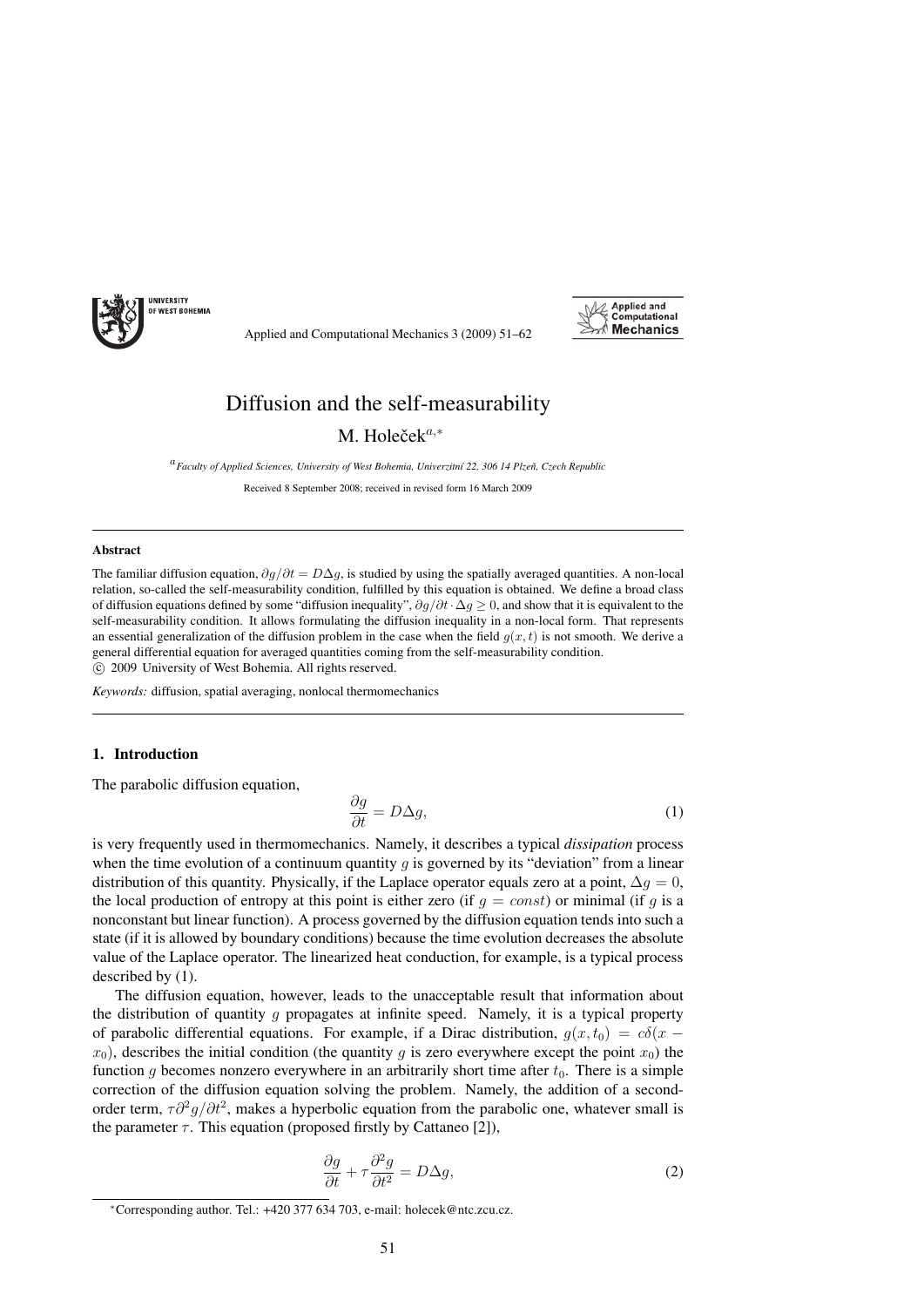guarantees that any signal cannot propagate faster than the velocity  $v_0 = \sqrt{D/\tau}$  (see e.g. [5]). The question is, however, how this correction may be explained physically. Consider the situation when the hyperbolic equation describes the heat conduction. The second-order differential equation gives an "oscillatory behavior" that means that heat may spontaneously flow (at least locally and for short time intervals) from colder to warmer regions. Though such behavior is not a violation of the second law of thermodynamics (these local processes cannot be used to make a "disallowed" effect during a thermodynamic cycle, [6]), it makes problematic any *local formulation* of thermodynamics [1, 3, 6, 7].

The problem with the infinite speed of propagation indicates that the differential equation (1) is only an *approximation* of a more proper equation. Nevertheless, we may imagine an extremely broad class of various differential equations approximating (1) in a way. This class may include linear — like the hyperbolic one with a small  $\tau$  — as well as nonlinear equations. In this contribution, we define a class of differential equations by imposing only the condition that the time derivative, ∂g/∂t, has the *same sign* as the the Laplacian, Δg (as trivially fulfilled at (1) because  $D > 0$ ). That is, the class is defined by the inequality  $\partial q/\partial t \cdot \Delta q > 0$ . Though it is impossible to use effectively such an inequality, we find its equivalent formulation in a form of integral *equality*. Physically, it describes some "self-measurability" of the field  $g(x, t)$ . Mathematically, it is a *weak formulation* of the inequality that allows formulating the problem at non-smooth fields. Moreover, the integral formulation may be reformulated into a very general differential equation.

The paper is organized as follows. First we define the volume and surface averages of continuum quantities and recapitulate their important properties. Then the self-measurability of the standard diffusion process is found out. In next sections, the diffusion inequality is defined and it is found its equivalent integral formulation. Then the differential equation representing the integral form of the diffusion inequality is obtained.

#### 2. Volume and surface averages

## *2.1. Definition*

Let us have a *continuous* function f defined on d-dimensional Euclidean space  $E^d$ . Denoting as  $B_l(x)$  the d-dimensional ball with the center at the point x and radius l we define two averaged values,

$$
\langle f \rangle_l(x) \equiv V_l^{-1} \int_{B_l(x)} f(x') \mathrm{d}^d x',\tag{3}
$$

where  $V_l = K_d l^d$  is the volume of the ball  $(K_1 = 2, K_2 = \pi, K_3 = 4/3\pi$  etc.), and

$$
\langle f \rangle_l^b(x) \equiv S_l^{-1} \int_{\partial B_l(x)} f(x') \mathrm{d}^{d-1} x', \tag{4}
$$

where  $\partial B_l(x)$  is the border of the ball and  $S_l = \partial V_l/\partial l = dK_d l^{d-1}$  its surface  $((d-1)$ dimensional volume). The continuity of the averaged function guarantees that  $\lim_{l\to 0} \langle f\rangle_l(x) =$  $f(x)$ , whereas the volume average differs from  $f(x)$  in order of  $l^{\alpha}$  where  $\alpha \geq 1$ , i.e.

$$
\langle f \rangle_l(x) = f(x) + o(l). \tag{5}
$$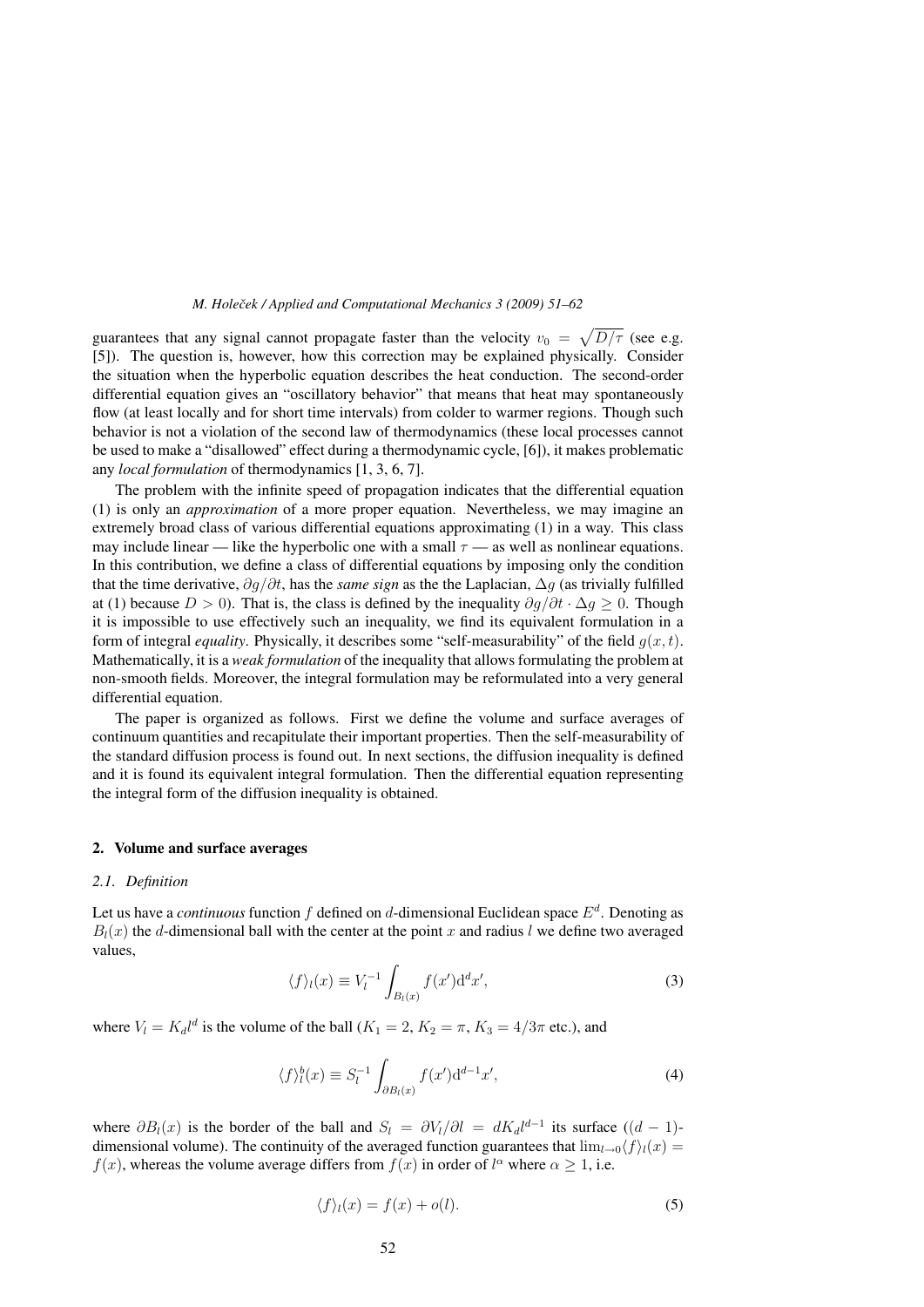## *2.2. Basic properties*

Useful relations connecting the averages can be obtained by introducing the origin of polar coordinate system at  $x$  and write the averages in the form

$$
\langle f \rangle_l(x) \equiv V_l^{-1} \int_{\text{full sphere}} \psi(\Theta) \,\mathrm{d}\Theta \int_0^l \mathrm{d}r r^{d-1} \tilde{f}(r, \Theta), \tag{6}
$$

$$
\langle f \rangle_l^b(x) \equiv S_l^{-1} \int_{\text{full sphere}} \psi(\Theta) \, d\Theta l^{d-1} \tilde{f}(l, \Theta) = d^{-1} K_d^{-1} \int_{\text{full sphere}} \psi(\Theta) \, d\Theta \tilde{f}(l, \Theta), \tag{7}
$$

where  $\Theta = (\Theta_1, \dots, \Theta_{d-1})$  are angle coordinates,  $\psi(\Theta)r^{d-1} d\Theta dr = d^d x'$ , i.e.

$$
V_l = K_d l^d = \int_{\text{full sphere}} \psi(\Theta) \,\mathrm{d}\Theta \int_0^l r^{d-1} \,\mathrm{d}r = d^{-1} l^d \int_{\text{full sphere}} \psi(\Theta) \,\mathrm{d}\Theta,\tag{8}
$$

and  $\tilde{f}(r, \Theta) = f(x')$ . By using these formulas we see immediately that

$$
\langle f \rangle_l = V_l^{-1} \int_0^l S_r \langle f \rangle_r^b \mathrm{d}r = dl^{-d} \int_0^l r^{d-1} \langle f \rangle_r^b \mathrm{d}r. \tag{9}
$$

Another important equality we obtain by using the fact that

$$
\frac{\partial}{\partial l} \int_0^l dr r^{d-1} \tilde{f}(r, \Theta) = l^{d-1} \tilde{f}(l, \Theta).
$$
 (10)

Namely  $\frac{\partial \langle f \rangle_l}{\partial l} = -\frac{\partial V_l}{\partial l} V_l^{-2} V_l \langle f \rangle_l + V_l^{-1} S_l \langle f \rangle_l^b$ , and since  $S_l = \partial V_l / \partial l$  we obtain the identity

$$
\langle f \rangle_l^b = \langle f \rangle_l + d^{-1} l \frac{\partial \langle f \rangle_l}{\partial l}.
$$
 (11)

#### *2.3. Slattery-Whitaker divergence theorem*

There is a general relationship between gradients of volume averages (3) and volume averages of gradients. It was found out independently by Slattery and Whitaker [8, 11]. The relationship can be easily understood in an one-dimensional case. Namely, if  $d = 1$  the volume average (3) is simply defined as

$$
\langle f \rangle_l(x) = \frac{1}{2l} \int_{x-l}^{x+l} f(x') \, \mathrm{d}x'.\tag{12}
$$

Let us calculate the gradient of the average, i.e.  $\nabla \langle f \rangle_i = \partial \langle f \rangle_i / \partial x$ . We obtain

$$
\frac{\partial \langle f \rangle_l}{\partial x} = \frac{1}{2l} \lim_{\varepsilon \to 0} \frac{1}{\varepsilon} \left( \int_{x+\varepsilon-l}^{x+\varepsilon+l} f(x') \, \mathrm{d}x' - \int_{x-l}^{x+l} f(x') \, \mathrm{d}x' \right) = \frac{1}{2l} (f(x+l) - f(x-l)). \tag{13}
$$

Notice that the continuity of the function *inside* the averaged region is not necessary. Only the continuity at the border — the points  $x \pm l$  — has to be demanded. Therefore we will suppose that the function f has N jump singularities at a finite set of points  $x^{(j)} \in (x - l, x + l)$  and is differentiable elsewhere. The integral of the gradient is thus given by

$$
\int_{x-l}^{x+l} \frac{\partial f}{\partial x}(x') dx' = (f_-(x^{(1)}) - f(x-l)) + (f_-(x^{(2)}) - f_+(x^{(1)})) + \ldots + f(x+l), \quad (14)
$$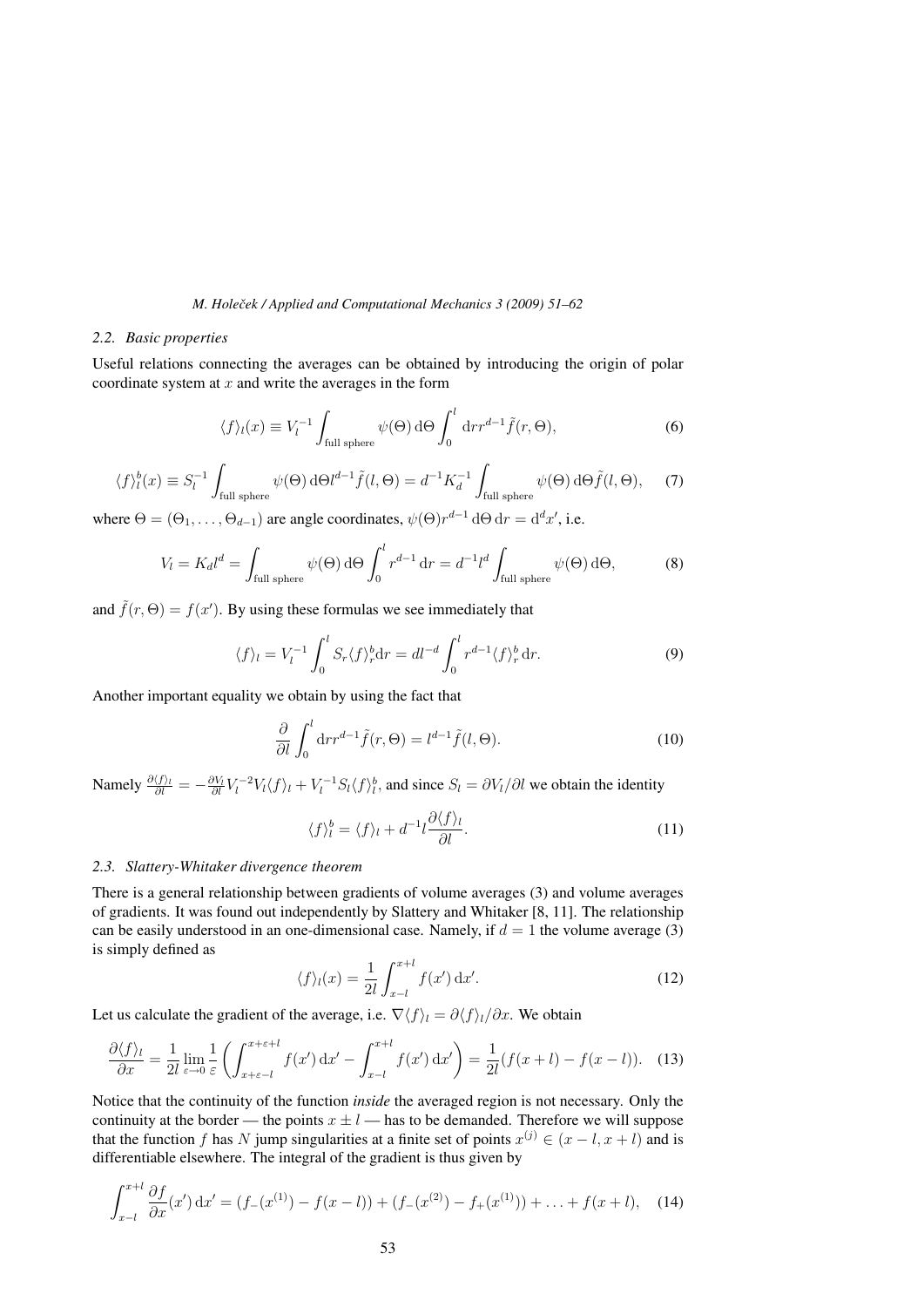where  $f_-(x)$ ,  $f_+(x)$  are limits of the function at x from the left and from the right respectively. Hence we have

$$
\langle \nabla f \rangle_l = \frac{1}{2l} (f(x+l) - f(x-l) - \sum_{j=1}^N [f](x^{(j)})),\tag{15}
$$

where

$$
[f](x) \equiv f_{+}(x) - f_{-}(x), \tag{16}
$$

and using (13) we obtain the demanded relation

$$
\langle \nabla f \rangle_l = \nabla \langle f \rangle_l - \frac{1}{2l} \sum_{j=1}^N [f](x^{(j)}).
$$
 (17)

By using the Reynolds transport theorem a generalization of this relation in d-dimensional space can be derived,

$$
\langle \nabla f \rangle_l = \nabla \langle f \rangle_l - V_l^{-1} \sum \int_{A_j \cap B} \left( [f] \cdot n \right) (x') \, \mathrm{d}^{d-1} x',\tag{18}
$$

where  $A_i \cap B$  are surfaces at which the function has a jump discontinuity within the averaged region B and n is the unit normal of surfaces pointing from  $f_+$  to  $f_+$ . It should be emphasized that  $\nabla f$  on the left hand side is defined *only* outside the singular surfaces.

## *2.4. Correlation equality*

By using the Fourier analysis a very important relation coming from volume averaging over balls have been derived recently by Voldřich [10]. The relation has an origin in the fact that shifting of averaged regions in space has to be correlated in a way with shifting the size of these regions. If the function  $F(x, l) \equiv \langle f \rangle_l$  has the second derivative with respect to l, this correlation may be written in the form of differential equality, namely

$$
\left(\frac{\partial^2}{\partial l^2} + (d+1)l^{-1}\frac{\partial}{\partial l} - \Delta\right)\langle f \rangle_l = 0, \tag{19}
$$

where  $\Delta$  is the Laplace operator with respect to x coordinates. This relation plays the important role in this work. Substituting (3) into (19) we obtain another form of this equality,

$$
\left(\frac{\partial^2}{\partial l^2} - (d-1)l^{-1}\frac{\partial}{\partial l} - \Delta\right) \int_{B_l(x)} f(x') \, \mathrm{d}^d x' = 0. \tag{20}
$$

Using (7) we see immediately that

$$
\frac{\partial}{\partial l} \int_{B_l(x)} f(x') \, \mathrm{d} = \int \psi(\Theta) \, \mathrm{d}\Theta l^{d-1} \tilde{f}(l, \Theta) = \int_{\partial B_l(x)} f(x') \mathrm{d}^{d-1} x' \tag{21}
$$

and, consequently,

$$
\frac{\partial^2}{\partial l^2} \int_{B_l(x)} f(x') \, \mathrm{d} = (d-1)l^{-1} \int \psi(\Theta) \, \mathrm{d}\Theta l^{d-1} \tilde{f}(l, \Theta) + \int \psi(\Theta) \, \mathrm{d}\Theta l^{d-1} \frac{\partial \tilde{f}}{\partial l}(l, \Theta). \tag{22}
$$

Using the fact that

$$
\frac{\partial \hat{f}}{\partial l} = n \cdot \nabla \tilde{f},\tag{23}
$$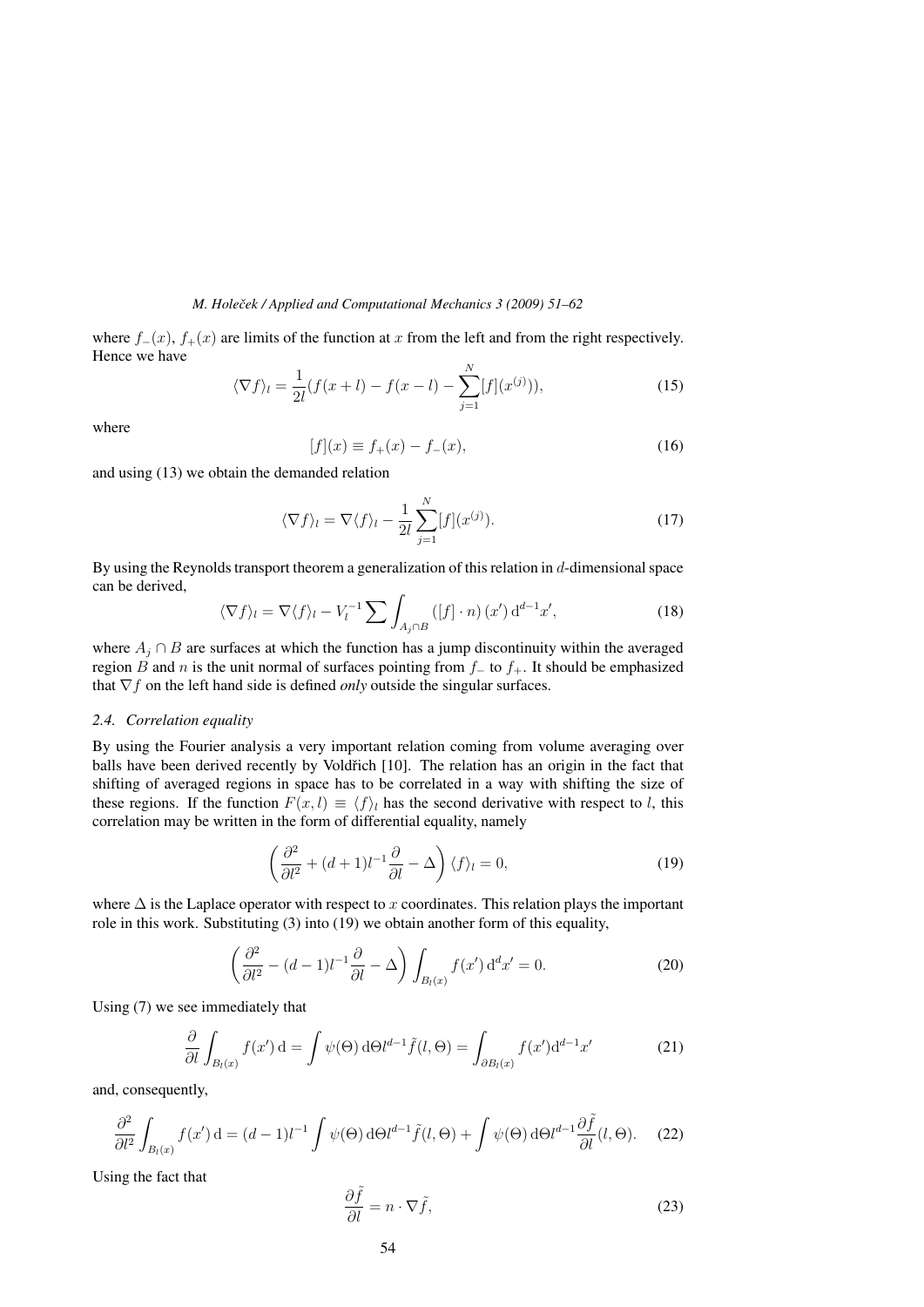where *n* is a unit normal vector of  $\partial B_l(x)$ , we obtain

$$
\frac{\partial^2}{\partial l^2} \int_{B_l(x)} f(x') \, \mathrm{d} = (d-1)l^{-1} \int_{\partial B_l(x)} f(x') \, \mathrm{d}^{d-1} x' + \int_{\partial B_l(x)} n \cdot \nabla f(x') \, \mathrm{d}^{d-1} x'. \tag{24}
$$

Putting (21) and (24) into (20) we get the correlation equality in the form

$$
\int_{\partial B_l(x)} n \cdot \nabla f(x') d^{d-1} x' = \Delta \left( \int_{B_l(x)} f(x') d^d x' \right).
$$
\n(25)

If the function f is *smooth enough* we can use the divergence theorem and the relation (25) gains the form

$$
\int_{B_l(x)} \Delta f(x') d^d x' = \Delta \left( \int_{B_l(x)} f(x') d^d x' \right).
$$
\n(26)

Dividing the both sides by the averaging volume we obtain the useful equality,

$$
\langle \Delta f \rangle_l = \Delta \langle f \rangle_l. \tag{27}
$$

Notice that the equality (25) may be understood as a generalization of the divergence theorem if the function  $f$  is not smooth within the region.

## 3. The standard diffusion equation and the self-measurability

We will study a process governed by the parabolic diffusion equation with a constant coefficient  $\kappa$ , namely

$$
\kappa \frac{\partial g}{\partial t} - \Delta g = 0,\tag{28}
$$

where  $\Delta$  is the Laplace operator and the coefficient  $\kappa$  is an inverse value of the diffusion coefficient  $D, \kappa \equiv D^{-1}$ . The quantity q is defined on a medium in d-dimensional space and is not specified (it may be the temperature field, the density of a material component and so on).

# *3.1. No time evolution*

If  $\kappa = 0$  the equation (28) becomes

$$
\Delta g = 0 \tag{29}
$$

and describes the static case without a time evolution. Any solution of (29) is a *harmonic* function. These functions have an important property: the value of  $q$  at any point  $x$  equals the *averaged* value of q taken over the border of a ball with the center at  $x$ , i.e.

$$
g(x) = \langle g \rangle_l^b(x). \tag{30}
$$

It implies that  $\langle g \rangle_l^b(x) = g(x)$  for each r and hence the equality (9) gives that

$$
\langle g \rangle_l(x) = \langle g \rangle_l^b(x). \tag{31}
$$

This relation has a nice interpretation: the surface integral (4) may be understood as an averaged value over a thin,  $\varepsilon$ -shell  $\Sigma(\varepsilon)$  around the ball,

$$
\langle g \rangle_l^b(x) \approx V_{\varepsilon}^{-1} \int_{\Sigma(\varepsilon)} g(x') \, \mathrm{d}^d x', \tag{32}
$$

where  $V_{\varepsilon} = \varepsilon dK_d l^{d-1}$  is the volume of  $\Sigma(\varepsilon)$ . The relation (31) says that information about the averaged value of  $g$  in the nearest surrounding of a small piece of media is given by the averaged value of g *inside* the piece. This is crucial when a continuum quantity is measured measuring device gives a correct information about its surrounding.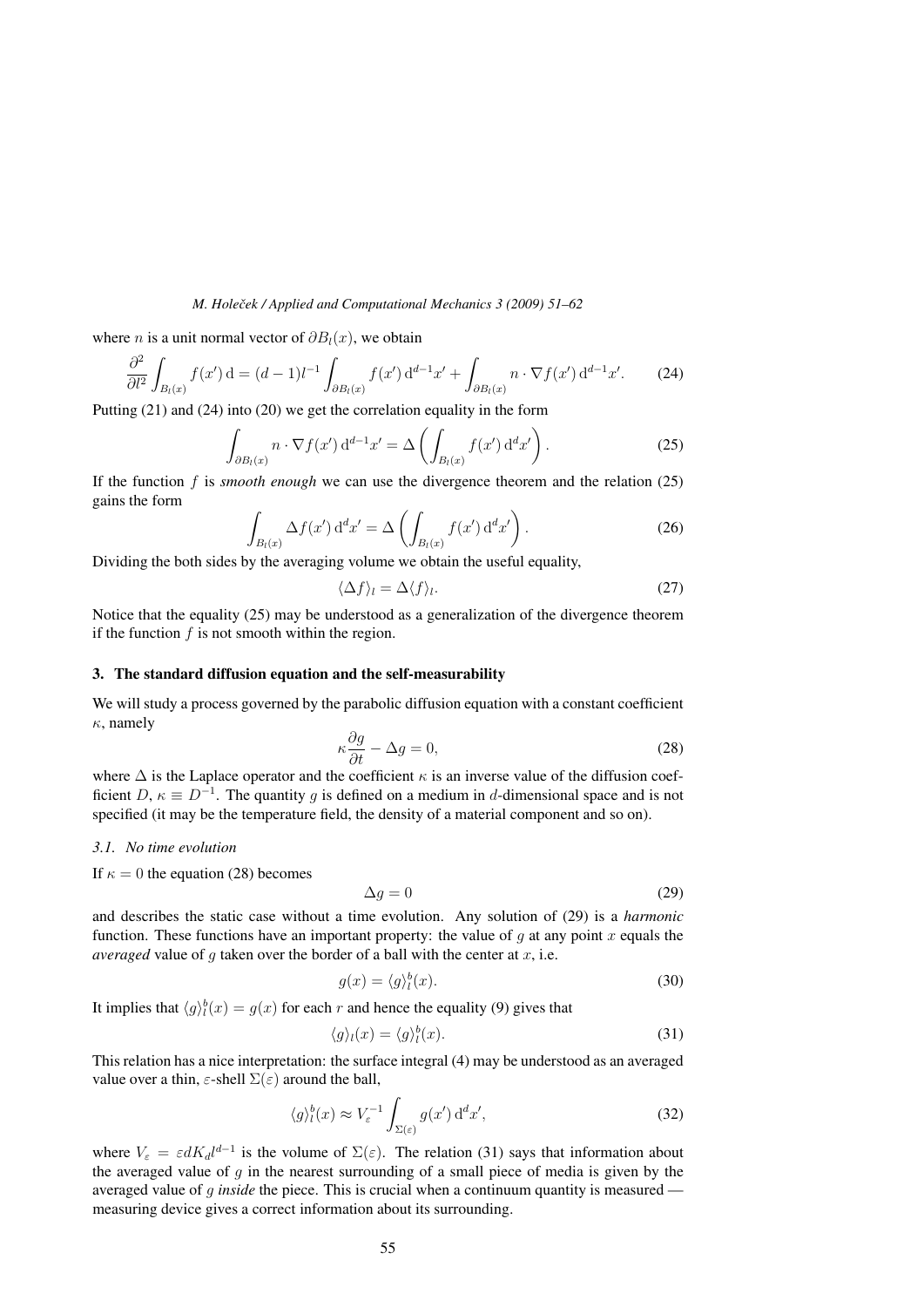# *3.2. Time evolution*

Though the relation (31) concerning functions fulfilling (28) is not valid, we show that a modification of (31) can be formulated for *small* balls. To show it let us expand g into the Taylor series, i.e.

$$
g(x') = g(x) + \sum_{i} y_i \frac{\partial g}{\partial x_i} + \frac{1}{2} \sum_{i,j} y_i y_j \frac{\partial^2 g}{\partial x_i \partial x_j} + \dots,
$$
 (33)

where  $y_i = x'_i - x_i$   $(i = 1, ..., i)$ . Putting this expansion into (3) we get the volume integrals of functions such as  $y_i$ ,  $y_i y_j$  ( $i \neq j$ ) etc. These integrals are zero if the function is odd, e.g.  $y_i$ or  $y_i y_j$  if  $i \neq j$ . Because  $I_i \equiv \int y_i^2 dV = I_j \equiv I$  and  $V_i$  is given by (8) we have

$$
\sum_{1}^{d} I_{i} = dI = \int \psi(\Theta) d\Theta \int_{0}^{l} r^{d+1} dr = (d+2)^{-1} l^{d+2} \int \psi(\Theta) d\Theta = V_{l} d l^{-d} (d+2)^{-1} l^{d+2}
$$
\n(34)

and we get at the end,

$$
\langle g \rangle_l = g + (1/2)l^2(d+2)^{-1}\Delta g + o(l^4). \tag{35}
$$

The surface average may be determined by using the identity (11). We have

$$
\langle g \rangle_l^b = g + (1/2)l^2 d^{-1} \Delta g + o(l^4). \tag{36}
$$

That is  $\langle g \rangle_l$  and  $\langle g \rangle_l^b$  approximates g for small l with an error  $\sim l^2$ . The relations (35) and (36) give

$$
\langle g \rangle_l - \langle g \rangle_l^b = -l^2 d^{-1} (d+2)^{-1} \Delta g + o(l^4). \tag{37}
$$

By using the equation (28) we get from (37)

$$
\langle g \rangle_l - \langle g \rangle_l^b = -D_0 l^2 \frac{\partial g}{\partial t} + o(l^4), \tag{38}
$$

where

$$
D_0 \equiv \kappa d^{-1} (d+2)^{-1}.
$$
 (39)

The relation (5) implies that  $\frac{\partial \langle q \rangle_l}{\partial t} = \frac{\partial q}{\partial t} + o(l)$ . Hence when replacing  $\frac{\partial q}{\partial t}$  by  $\frac{\partial \langle q \rangle_l}{\partial t}$ we get

$$
\langle g \rangle_l(x,t) - \langle g \rangle_l^b(x,t) = -D_0 l^2 \frac{\partial \langle g \rangle_l}{\partial t} + o(l^3). \tag{40}
$$

On the other hand, by using the Taylor expansion of  $\langle g \rangle_l(x, t)$  in time variable, namely

$$
\langle g \rangle_l(x, t + \delta t) = \langle g \rangle_l(x, t) + \delta t \frac{\partial \langle g \rangle_l}{\partial t} + \frac{1}{2} (\delta t)^2 \frac{\partial^2 \langle g \rangle_l}{\partial t^2} + \dots,
$$
\n(41)

we can interpret  $\langle g \rangle_l(x,t) + D_0 l^2 \partial \langle g \rangle_l / \partial t$  in (40) as  $\langle g \rangle_l(x,t + \delta t)$  where

$$
\delta t = D_0 l^2,\tag{42}
$$

and obtain the equation

$$
\langle g \rangle_l(x, t + \delta t(l)) = \langle g \rangle_l^b(x, t) + o(l^3), \tag{43}
$$

meaning that  $\langle g \rangle_l(x, t + \delta t(l)) \approx \langle g \rangle_l^b(x, t)$  for sufficiently small averaged regions (small *l*'s).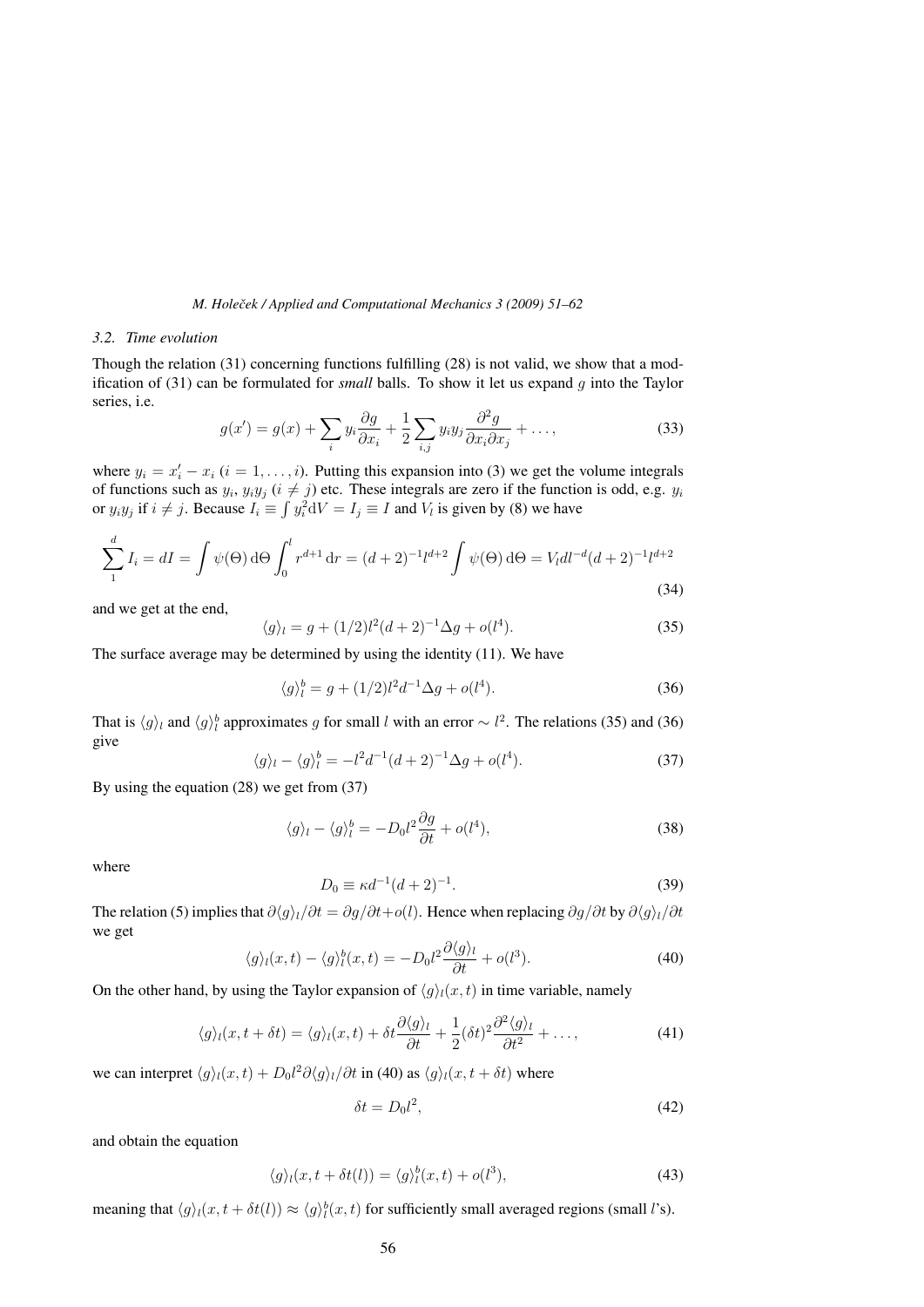It is a straightforward modification of  $(31)$ : the averaged value of g over a spherical piece of media copies the averaged values of q over its closest surrounding (in the sense of  $(32)$ ) but with a time delay  $\delta t$ . The diffusion process thus provides some *self-measurability* of the field  $q(x, t)$ : the volume averages  $\langle q \rangle_l(x, t)$  give at any time instant t information about the averaged value of the field g in their nearest surroundings (represented by  $\langle g \rangle_l^b$ ) at a previous instant  $t - \delta t$ . The pieces thus work as measuring device giving continuously a correct, but slightly delayed information about their surroundings. (Notice that the relation (43) may be read also in the way that the situation at the ball surface at t predicts the volume average over the ball at  $t + \delta t$ .

#### 4. The diffusion inequality

The standard diffusion equation (1) is a linear equation that expresses the spontaneous process of equilibrating the quantity q into an equilibrium state. Its validity is restricted into situations when there are no sources of the quantity  $q$  (e.g. a local heating or supply of a mass component). The process of equilibrating is demanded by the second law of thermodynamics. The *only* claim of this law is that the diffusion coefficient  $D$  cannot be negative, i.e.

$$
D \ge 0. \tag{44}
$$

Nevertheless, the second law does *not* restrict a possible form of the diffusion equation. We may formulate a broad class of possible differential equations (both linear and nonlinear) being in agreement with this law. There is no physical argument giving reasons for preferring the equation (1) except its extreme simplicity.

That is why we try to formulate the diffusion without using a special equation but rather as a whole class of equations defined by a condition realizing the second law. Notice that when working with the standard equation (1), the condition (44) may be written in the form

$$
\frac{\partial g}{\partial t} \cdot \Delta g \ge 0. \tag{45}
$$

It expresses the essential physical content of the equation (1). Namely whenever the Laplace operator is positive,  $\Delta q > 0$ , the time evolution *increases* the value of q. In turn, if  $\Delta q < 0$  the value of g is *decreasing*.

Namely, the sign of Laplace operator measures a local distribution of the field  $q$  in the following sense: the formula (37) says that if  $\Delta g > 0$  then  $\langle g \rangle_l < \langle g \rangle_l^b$ , if  $\Delta g < 0$  then  $\langle g \rangle_l > \langle g \rangle_l^b$ . Hence the positivity of the Laplace operator indicates that the averaged value of the field g within a sufficiently small ball around the studied point is *smaller* than the averaged value of this field over its surface. The equilibration means that the field tends to equilibrate this "unbalance" and its value should increase. Similarly, the negativity of the Laplace operator indicates a decrease of the value of the field  $q$ . It explains the physical meaning of the relation (45) in a fully general situation (if the distribution of the quantity  $q$  may be described by a smooth function, of course).

Another reasoning for the relation (45) is as follows. Consider a body with an arbitrary distribution of the quantity g within a volume  $V$  so that the boundary conditions fix its value during time evolution, i.e.

$$
g(x,t) \vert_{\text{boundary}} = g_0(x). \tag{46}
$$

Obviously  $\int_V (\nabla g)^2 dV \ge 0$  at any time of the equilibrating process. A condition guaranteeing that the equilibrating process means a tendency of "smoothing the gradients away" may be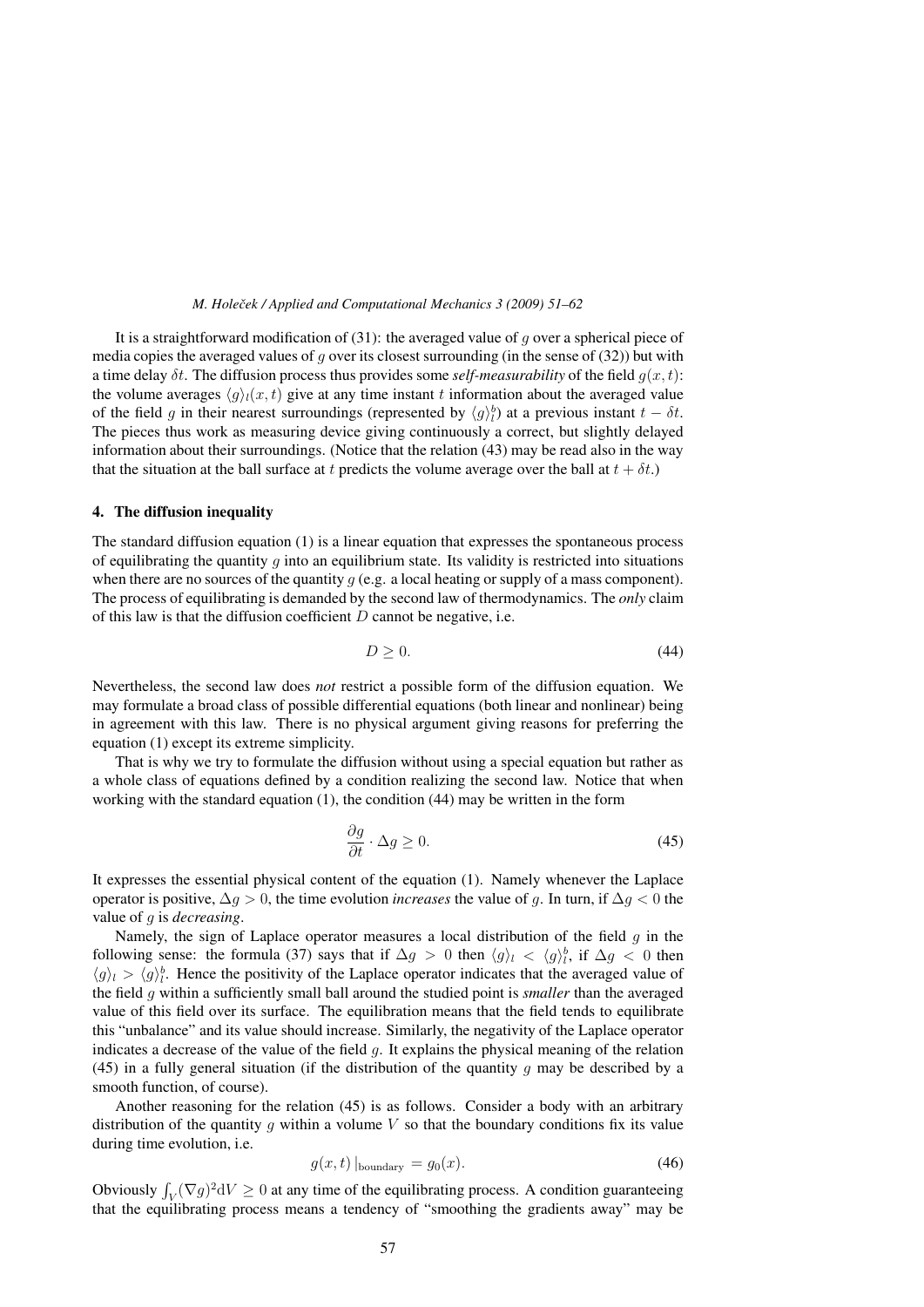formulated by the inequality

$$
\frac{\mathrm{d}}{\mathrm{d}t} \int_{V} (\nabla g)^2 \mathrm{d}V \le 0. \tag{47}
$$

Using the divergence theorem and the boundary condition (46) the condition (47) may be written in the form

$$
\frac{\mathrm{d}}{\mathrm{d}t} \int_{V} (\nabla g)^2 \, \mathrm{d}V = 2 \int_{V} \frac{\partial}{\partial t} (\nabla g) \nabla g \, \mathrm{d}V = -2 \int_{V} \frac{\partial g}{\partial t} \Delta g \, \mathrm{d}V \le 0. \tag{48}
$$

We see that the condition (45) guarantees the validity of (47). The question is, however, if the validity of (47) implies the validity of (45). That is why we suppose that (47) is valid for each volume V fulfilling (46) on its boundary and that there is a point x at a time t at which

$$
G(x,t) \equiv \partial g/\partial t \cdot \Delta g < 0.
$$

The smoothness of the field means the continuity of partial derivatives which implies that there is a region  $\Omega$  including x so that  $G(x', t) < 0$  for each  $x' \in \Omega$ . Moreover, there exists a slightly larger region  $\Omega'$ ,  $\Omega \subset \Omega'$ , so that the border of  $\Omega$  has a finite distance from the border of  $\Omega'$ and  $\int_{\Omega'} G(x',t) dV < 0$ . Imagine a physical intervention into the system at time t fixing the distribution of g at the boundary of  $\Omega'$ . This intervention *cannot* influence the time evolution distribution of g at the boundary of  $\Omega'$ . (values of  $\partial q/\partial t$ ) within  $\Omega$  at the same time t. Nevertheless, when fixing q on the boundary of  $\Omega'$  the equalities in (48) remain valid for  $V = \Omega'$  and (47) cannot be fulfilled for  $\Omega'$  at time t. As a result, the validity of (45) is a necessary condition for fulfilling the inequality (47).

In what follows the condition (45) is referred to as the *diffusion inequality*. It defines a class of diffusion processes regardless if they are governed by a linear or nonlinear differential equation. It is worth stressing that the condition (45) does *not* implicate that the governing equation must have a form  $F(\partial q/\partial t, \Delta q) = 0$ . Namely, whatever the form of differential equation the time derivative as well as the Laplace operator may be defined at each time and point. For example, the hyperbolic diffusion equation may or may not belong into this class. In next section, we will find an integral (nonlocal) formulation of the condition (45) that allows us to formulate it in cases when the field  $q$  is not smooth. Since the nonlocal formulation is equivalent to the differential formulation when the field  $q$  is smooth, we find out, in fact, a "weak formulation" of the condition  $(45)$ .

## 5. Nonlocal formulation

The self-measurability condition derived for the standard diffusion equation may serve as a motivation in searching for an integral formulation of the diffusion inequality (45). Let us formulate this condition as follows.

**Self-measurability**: At each time t and spatial point x where the field q is defined, there is a positive number  $l_0$  and a positive real function  $\delta t(l, x, t)$  fulfilling  $\lim_{l\to 0} \delta t(l, x, t)=0$ , so that for each  $0 < l < l_0$  there holds the condition

$$
\langle g \rangle_l(x, t + \delta t(l, x, t)) = \langle g \rangle_l^b(x, t). \tag{49}
$$

(Notice that the strict equality is demanded instead of (43) stating the equality up to terms of order  $o(l^3)$ . The reason consists in the fact that the higher order terms may be "absorbed" into the function  $\delta t$  (i.e.  $\delta t = D_0 l^2 + o(l^3)$ ).) The crucial result of our study may be formulated as the following lemma.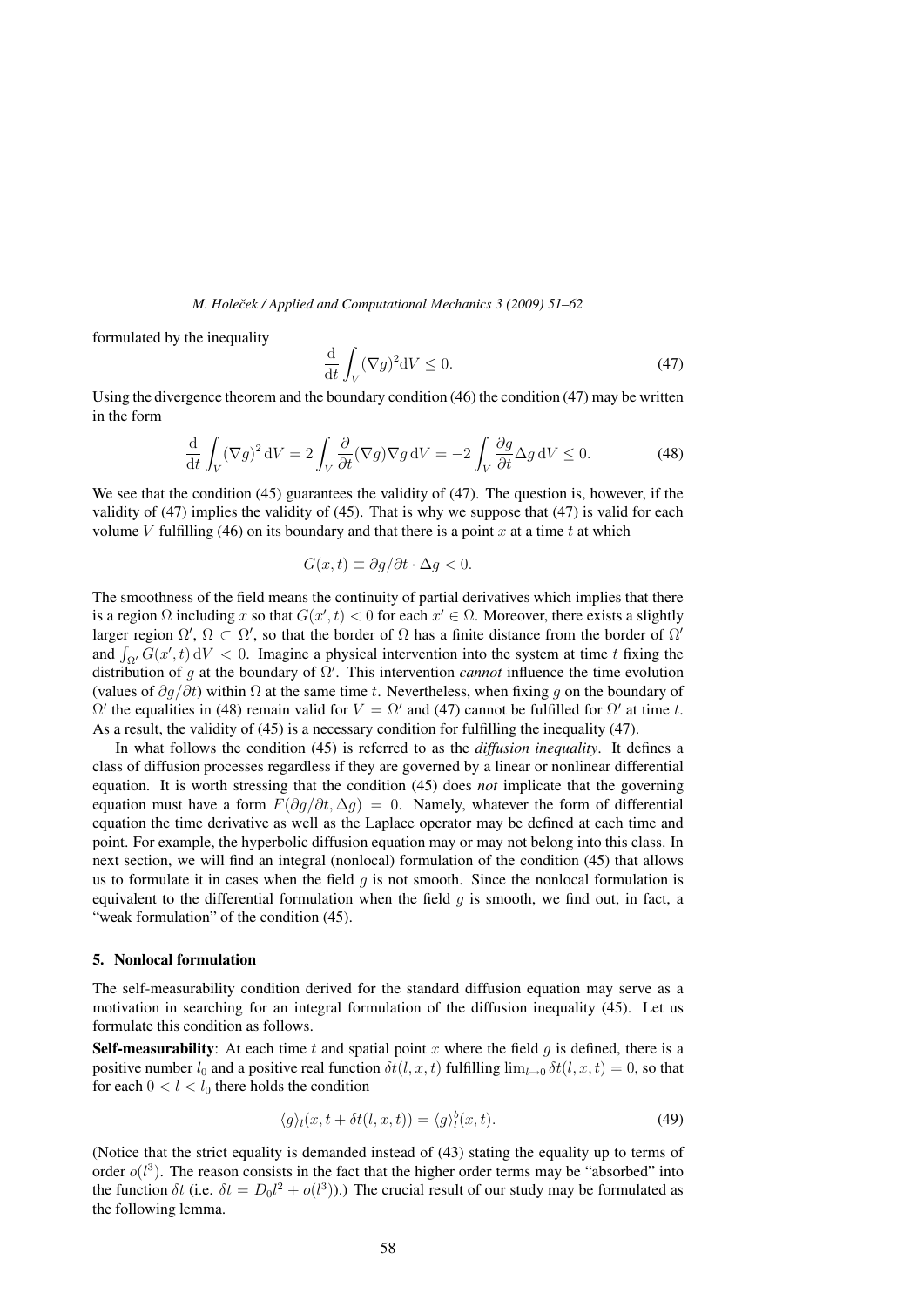**Lemma 1.** Whenever the field  $q(x, t)$  is smooth in spatial and time variables the self-measurability condition is equivalent to the diffusion inequality whenever  $\partial q/\partial t \cdot \Delta q \neq 0$ .

**Proof.** First we prove that the self-measurability implies the validity of the diffusion inequality (45). Let us imagine that the condition (45) is *not* fulfilled at point x and time t, i.e. let

$$
\frac{\partial g}{\partial t} \cdot \Delta g(x, t) < 0. \tag{50}
$$

Let us suppose for instance that  $\Delta q > 0$ . The equality (37) implies that for sufficiently small l's the inequality  $\langle g \rangle_l(x,t) < \langle g \rangle_l^b(x,t)$  holds. On the other hand, (50) implies that  $\partial g/\partial t < 0$ , i.e.

$$
g(x, t + \delta t) = g(x, t) + \frac{\partial g}{\partial t} \delta t + \dots < g(x, t) \tag{51}
$$

for sufficiently small positive values  $\delta t$ . Since  $\langle g \rangle_l \to \langle g \rangle_l^b$  if l tends to zero, the condition (51) implies that

$$
\langle g \rangle_l(x, t + \delta t) < \langle g \rangle_l(x, t) \tag{52}
$$

for sufficiently small balls (and sufficiently small  $\delta t$ ). That is

$$
\langle g \rangle_t(x, t + \delta t) < \langle g \rangle_t(x, t) < \langle g \rangle_t^b(x, t) \tag{53}
$$

and *no* positive l exists so that (49) can be valid (since  $\delta t(l) > 0$  for positive l). The case when  $\Delta q$  < 0 can be analyzed in a complete analogical way.

Now, let us prove that the diffusion inequality (45) implies the self-measurability. Let  $\Delta q >$ 0, for instance. The diffusion inequality implies that  $\partial g/\partial t > 0$  (since  $\partial g/\partial t \cdot \Delta g \neq 0$ ) that means that the function  $g(x, t')$  is increasing in an interval  $(t, t_0)$ . The smoothness of the field g (both in time and spatial variables) induces that there is  $l' > 0$  and  $t' > t$  so that for each  $0 < l < l'$ 

$$
\langle g \rangle_l(x, t + \delta t) > \langle g \rangle_l(x, t) \tag{54}
$$

if  $t + \delta t < t'$  (since  $\lim_{t \to 0} \langle q \rangle_i(x, t) = q(x, t)$ ). Since  $\Delta q > 0$ , (37) implies that  $\langle q \rangle_i(x, t) <$  $\langle g \rangle_l^b(x,t)$  for sufficiently small l's. Moreover, the function  $\langle g \rangle_l^b(x,t)$  tends to  $\langle g \rangle_l(x,t)$  when  $l \to 0$ . It means that there is  $l_0 \leq l'$  so that for any positive  $l < l_0$  exists a unique  $\delta t > 0$  so that the condition (49) holds. The case when  $\Delta g < 0$  can be analyzed in a complete analogical way.  $\Box$ 

The proven Lemma shows that the diffusion inequality may be formulated equivalently as the self-measurability condition if the field  $g(x, t)$  is sufficiently smooth (and  $\partial g/\partial t \cdot \Delta g \neq 0$ ). The great advantage of this formulation is its useability in situations when the field  $q(x, t)$  is not smooth. Namely the averaging integrals may be defined whenever the function  $q(x, t)$  is continuous. The self-measurability is thus a rather general condition defining the diffusion process.

## 6. The structure of differential equation yielded by the self-measurability

A surprising advantage of the self-measurability formulation of the diffusion inequality (45) is the fact that it gives a possible *structure* of any differential equation fulfilling the diffusion inequality. To show it we use the correlation equality (19). Our main result is formulated in the following Lemma.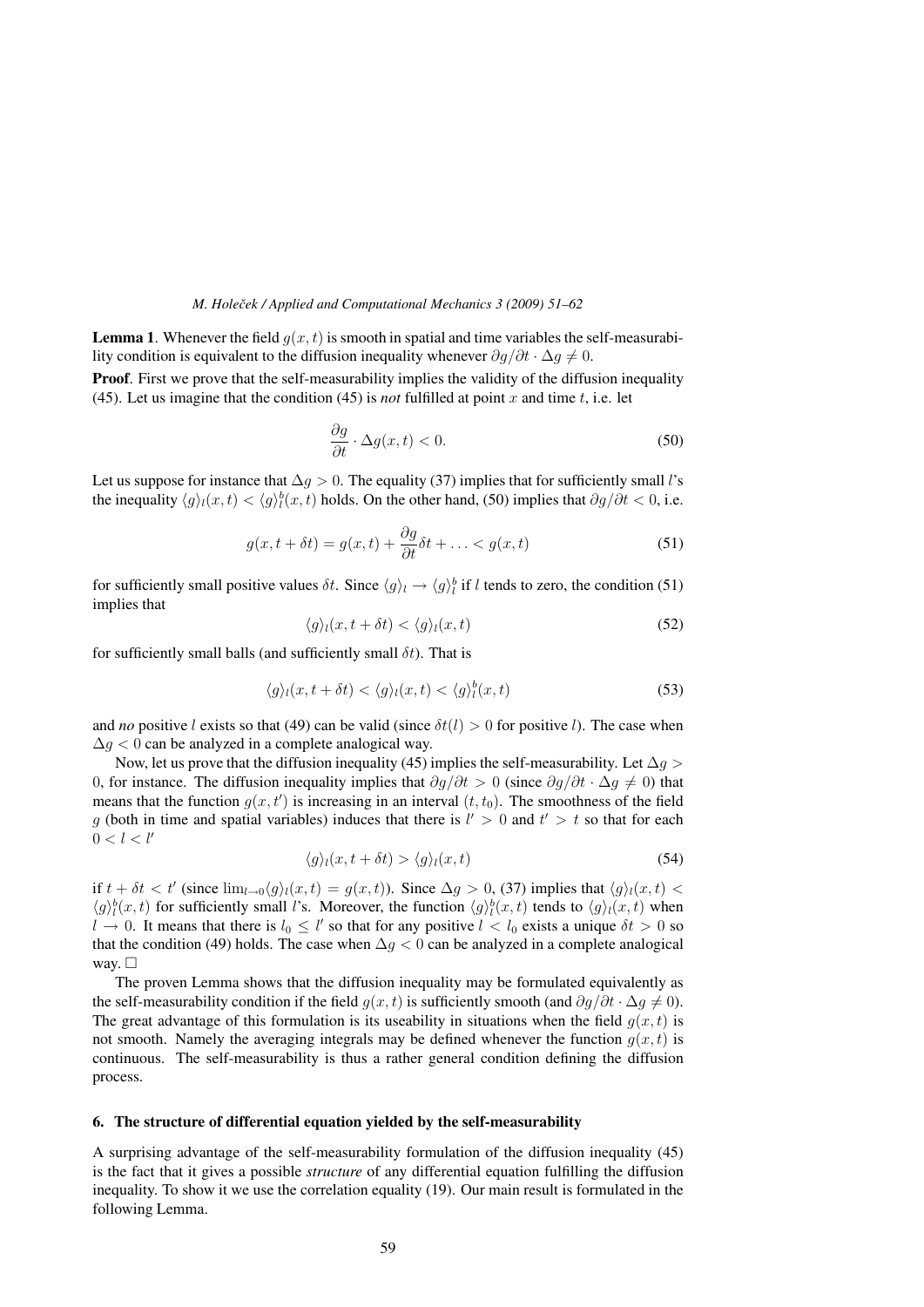**Lemma 2.** Let the function  $F(x, t, l) \equiv \langle q \rangle_l(x, t)$  have the first and second spatial derivatives, all time derivatives and the first and second derivatives with respect to the length  $l$  at a point  $x \in E^d$ , time t and the averaging parameter l. Then the condition (49) implies the validity of the relation

$$
\sum_{i=1}^{\infty} A_i \frac{\partial^i \langle g \rangle_l}{\partial t^i} = \Delta \langle g \rangle_l,
$$
\n(55)

where  $A_i$  are functions uniquely determined by  $\delta t$ , i.e.  $A_i = \hat{A}_i(\delta t(l, x, t))$ , and  $l < l_0$ .

**Proof.** We use two mathematical equalities coming from the averaging over balls in  $d$ -dimensional space, namely  $(11)$  and  $(19)$ . By using the expansion  $(41)$  and the identity  $(11)$  we obtain the relation (49) in the form

$$
\frac{\partial \langle g \rangle_l}{\partial l} = \beta \frac{\partial \langle g \rangle_l}{\partial t} + l \beta^2 (2d)^{-1} \frac{\partial^2 \langle g \rangle_l}{\partial t^2} + \dots,
$$
\n(56)

where

$$
\beta \equiv dl^{-1} \delta t(l, x, t). \tag{57}
$$

Writing (56) as

$$
\frac{\partial \langle g \rangle_l}{\partial l} = \sum_{i=1} b_i l^{i-1} \beta^i \frac{\partial^i \langle g \rangle_l}{\partial t^i},\tag{58}
$$

where

$$
b_i = \frac{1}{i!d^{i-1}},\tag{59}
$$

and using the fact that (49) holds for each l within an interval  $(0, l_0)$ , we may derive (58) with respect to  $l$ , namely

$$
\frac{\partial^2 \langle g \rangle_l}{\partial l^2} = \sum_{i=1} b_i l^{i-2} \beta^{i-1} \left( (i-1)\beta + il \frac{\partial \beta}{\partial l} \right) \frac{\partial^i \langle g \rangle_l}{\partial t^i} + \sum_{i=1} b_i l^{i-1} \beta^i \frac{\partial^i}{\partial t^i} \left( \frac{\partial \langle g \rangle_l}{\partial l} \right). \tag{60}
$$

Substituting the derivative  $\partial \langle q \rangle_l / \partial l$  from (58) we obtain

$$
\frac{\partial^2 \langle g \rangle_l}{\partial l^2} = \sum_{i=1} b_i l^{i-2} \beta^{i-1} \left( (i-1)\beta + il \frac{\partial \beta}{\partial l} \right) \frac{\partial^i \langle g \rangle_l}{\partial t^i} + \sum_{i,j=1} b_i b_j l^{i+j-2} \beta^{i+j} \frac{\partial^{i+j} \langle g \rangle_l}{\partial t^{i+j}}.
$$
(61)

When putting relations (58) and (61) into the equality (19) we get

$$
\sum_{i=1} b_i l^{i-2} \beta^{i-1} \left( (i+d)\beta + il \frac{\partial \beta}{\partial l} \right) \frac{\partial^i \langle g \rangle_l}{\partial t^i} + \sum_{i,j=1} b_i b_j l^{i+j-2} \beta^{i+j} \frac{\partial^{i+j} \langle g \rangle_l}{\partial t^{i+j}} = \Delta \langle g \rangle_l, \tag{62}
$$

which is  $(55)$  where

$$
A_1 = \partial \beta / \partial l + (d+1)l^{-1} \beta,
$$
  
\n
$$
A_2 = l d^{-1} \beta \partial \beta / \partial l + \beta^2 (3d+2)(2d)^{-1},
$$
  
\n...  
\n
$$
A_i = b_i l^{i-2} \beta^{i-1} \left( (i+d)\beta + il \frac{\partial \beta}{\partial l} \right) + l^{i-2} \beta^i \sum_{m+n=i} b_m b_n \quad (i > 2, m, n \ge 1). \quad (63)
$$

Since  $\beta$  is a function of  $\delta t$  only, the lemma is proven.  $\Box$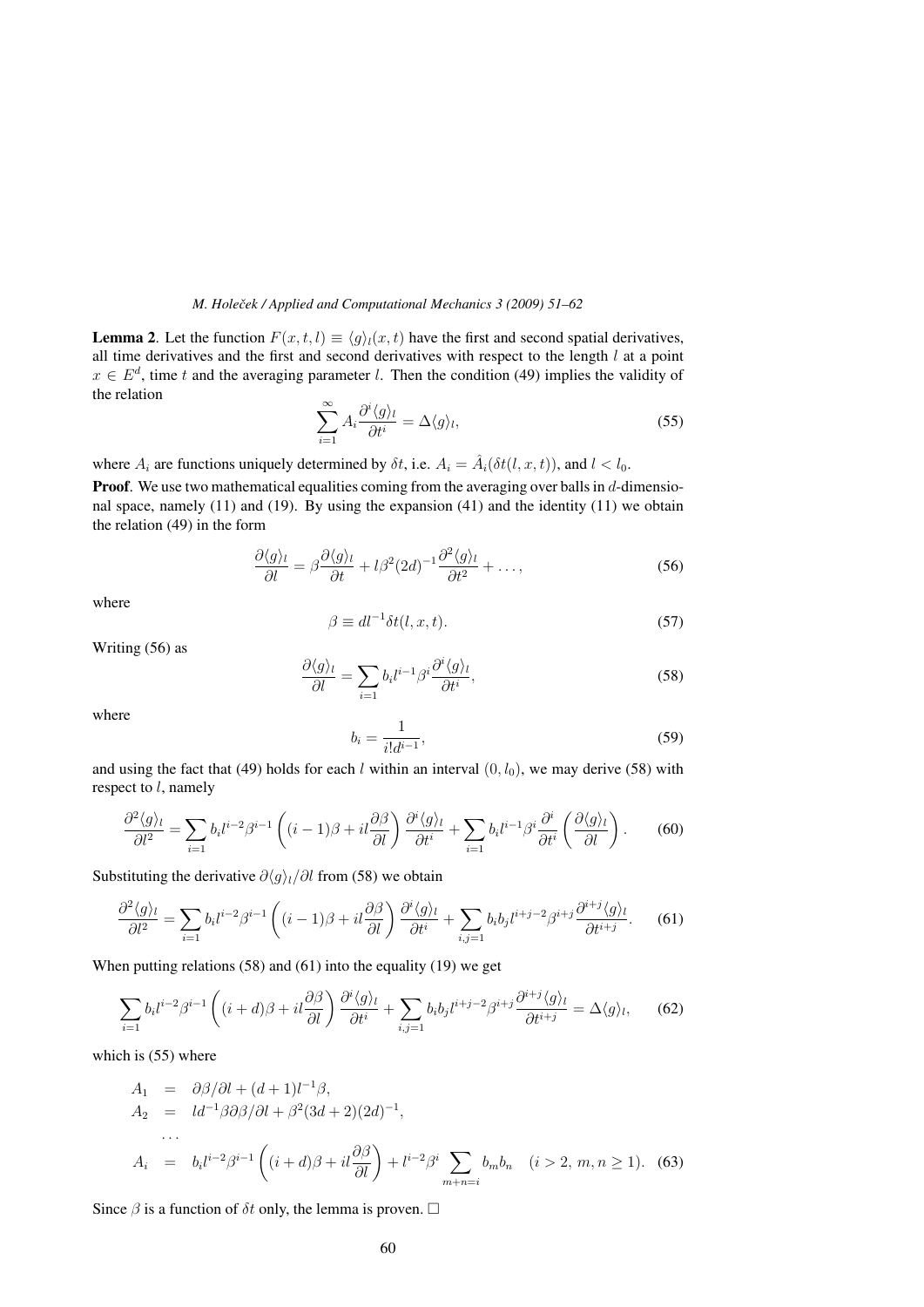The equation (55) is generally a highly nonlinear differential equation because the function  $\delta(l, x, t)$  may depend on x, t via the values of  $q(x, t)$  or its partial derivatives at x, t. Nevertheless, when neglecting this dependence we obtain a linear partial differential equation for the averaged quantity  $\langle q \rangle_i(x, t)$ . The continuity of the field  $q(x, t)$  means that  $\langle q \rangle_i(x, t)$  may be approximated by  $q(x, t)$  when l tends to zero. However, the limit  $l \to 0$  has to be done cautiously because we must not forget that the coefficients  $A_i$  depend on l too.

To illustrate such a limit procedure we suppose that the function  $\delta t$  does not depend on x, t and fulfills the condition

$$
0 < \lim_{l \to 0} \frac{\delta t(l)}{l^2} < \infty,\tag{64}
$$

whereas the function  $g(x, t)$  defined on  $E_d$  has continuous second space derivatives and all time derivatives exist at each  $(x, t)$ . It implies that the condition

$$
\frac{\partial^i \langle g \rangle_l}{\partial t^i} = \left\langle \frac{\partial^i g}{\partial t^i} \right\rangle_l \tag{65}
$$

is valid and (5) thus gives

$$
\frac{\partial^i \langle g \rangle_l}{\partial t^i} = \frac{\partial^i g}{\partial t^i} + o(l). \tag{66}
$$

Similarly, the existence of the second space derivative at each point  $x$  implies that the first derivative is a continuous function and there are no jumps in first derivatives. Due to the relations (27) and (5), it implies that

$$
\Delta \langle g \rangle_l = \langle \Delta g \rangle_l = \Delta g + o(l),\tag{67}
$$

because  $\Delta g$  is a continuous function. The equation (55) is thus equivalent to the condition

$$
\sum_{i=1}^{\infty} A_i \frac{\partial^i g}{\partial t^i} = \Delta g + o(l). \tag{68}
$$

The condition (64) is fulfilled by choosing

$$
\delta t(l) = d^{-1}(d+1)^{-1} \kappa l^2 + o(l^3)
$$

that implies that  $\beta = (d+2)^{-1} \kappa l + o(l^2)$ . Putting this  $\beta$  into the formulas (63) we get

$$
A_1 = \kappa + o(l), \quad A_i = o(l^p)
$$

for  $i > 1$ , where  $p \ge 1$ . Substituting these coefficients into (68) we get

$$
\kappa \frac{\partial g}{\partial t} + o(l^p) = \Delta g + o(l). \tag{69}
$$

Since (55) holds in an interval  $(0, l_0)$  it has to be fulfilled in the limit  $l \rightarrow 0$ , i.e. (69) gives the parabolic diffusion equation  $\kappa \partial g / \partial t = \Delta g$ .